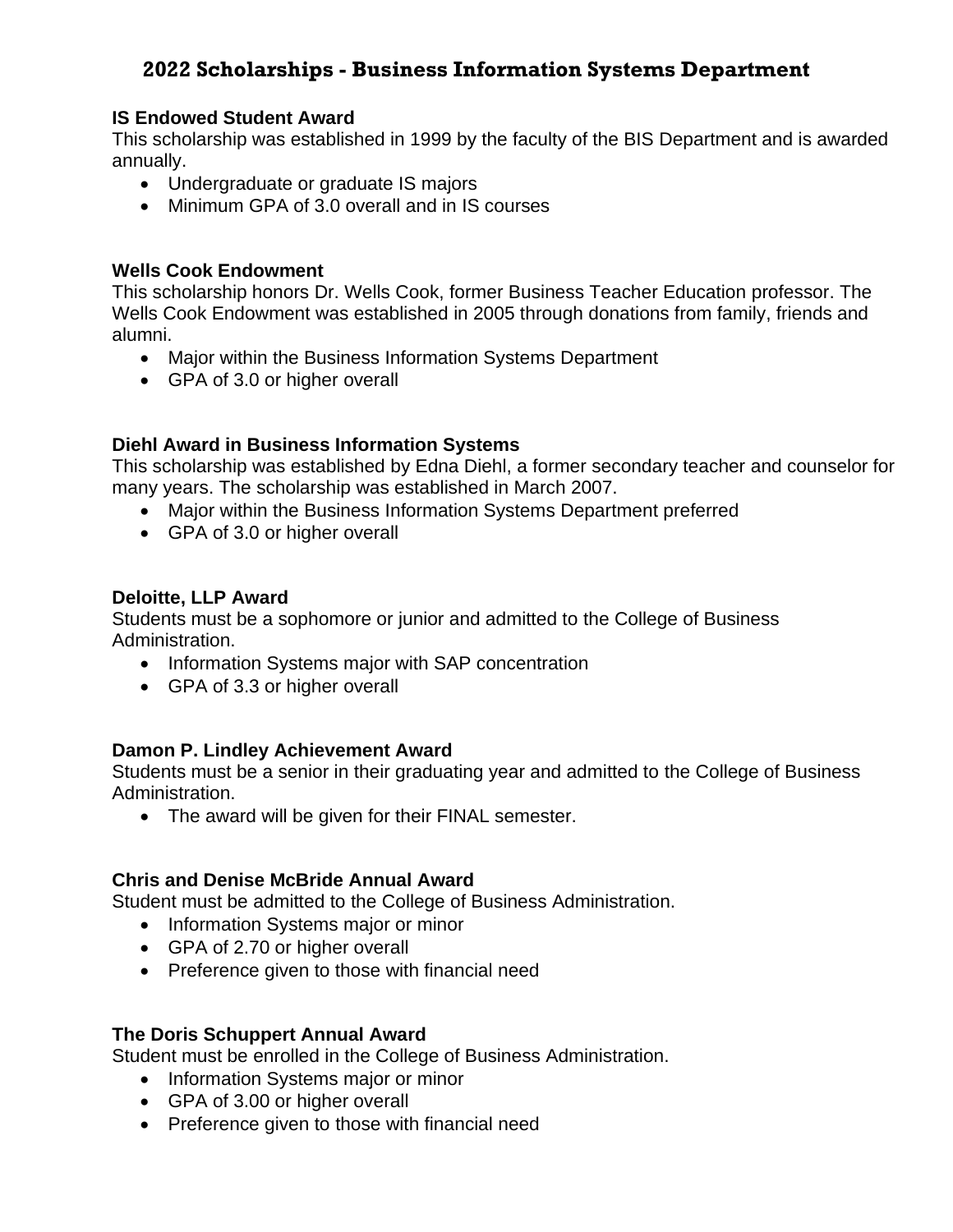## **Stephen and Elisa Tracy Annual Award**

Students must be enrolled in the College of Business Administration with a record of academic excellence.

- Information Systems major
- GPA of 3.0 or higher overall
- Student must have filed FAFSA and have been approved to receive aid
- Award is to be \$1,500 annually or \$750 per semester
- In the event that the student is graduating in December, the award will be limited to \$750 total
- The award is renewable, but must be applied for annually

## **Lillian Winsor Memorial Scholarship**

This scholarship is awarded to students with business majors, IS preferred, with a variable number of students and award amounts. Students must meet the following criteria:

- Must be employed, i.e. 10-12 hours per week in academic year
- GPA will be reviewed but a minimum is not established
- Information Systems major preferred
- Involvement in extracurricular activities, community involvement, experience in business and membership in organizations.

## *Please be advised:*

- Scholarships are not automatically renewable. Students who receive a scholarship should be advised that there is no guarantee they will receive the scholarship in subsequent years. Students must reapply for scholarships each year.
- Some scholarship awards are designated for students with specific majors. In these cases, students who change their major may be ineligible for previously awarded scholarship funds.